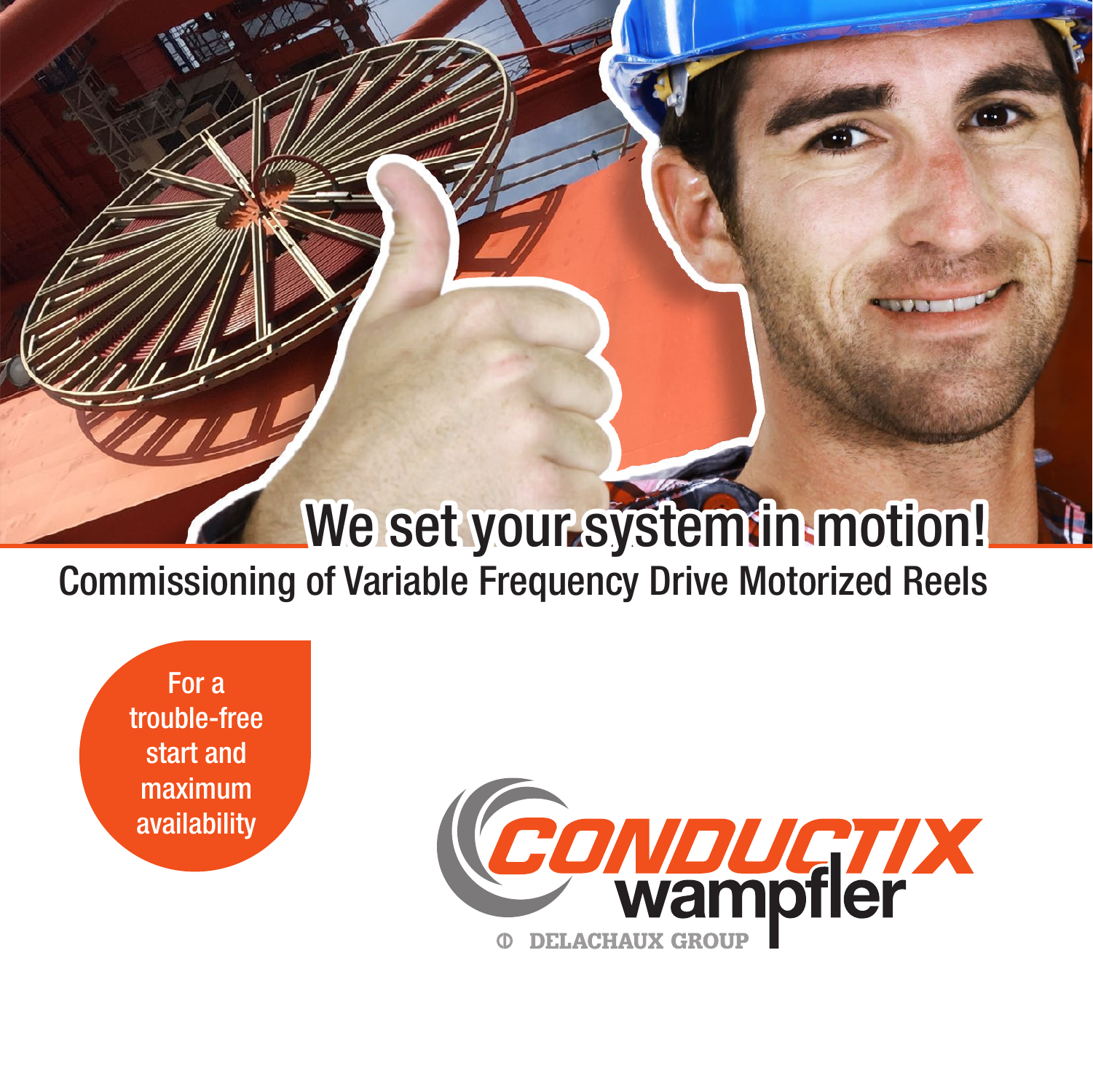## Best performance and highest availability of your system is important to you and us!

The whole performance of your application depends on the efficient operation of its reeling system. Conductix-Wampfler offers the commissioning of their reeling systems by experienced service engineers to ensure a perfect installation. This expert commissioning will expedite final acceptance by the end customer for the overall application.

### Your Advantages



- Commissioning performed by our experienced service engineers yields the perfect adaptation of the reeling system to actual conditions on site.
- Fine tuning of the operating parameter provides the best performance of the reeling system and assures smooth operation and optimum lifetime of key components.
- By verifying of the reeling hardware installation and control interface, the Conductix-Wampfler commissioning prevents damages due to inappropriate operation.













"A commissioning performed to the highest standards is the foundation for a troublefree operation throughout the scheduled lifetime of the application. Our experienced service team is able to optimize the reeling system according to on-site conditions."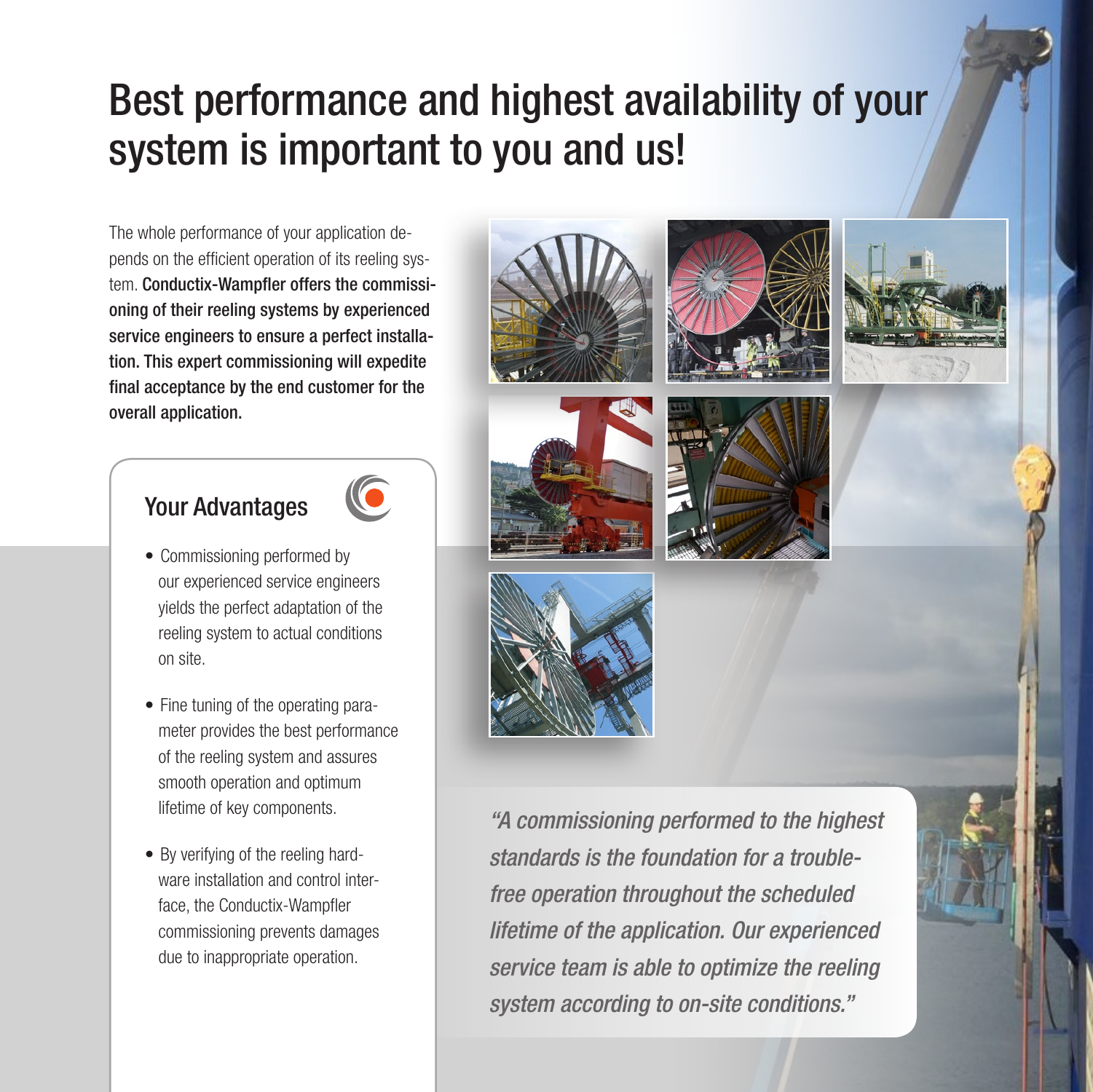## Tailor-made service packages:

#### Essential Package



- Validation of reeling hardware installation and proper key component preparation
- Wiring and electrical hardware inspection if Conductix-Wampfler supplied these items.
- Examination of the interface with the main machine PLC
- Basic function check including adjustment of limit switches, sensors and fiber optic rotary joint
- Commissioning of reeling system including fine adjustment of operating parameters for various operation conditions
- Briefing of on-site staff about functions and operation modes of the reeling system
- Commissioning report including executed actions, measurements, recommendations, and records of completed optimizations

### Extension Training Package



- One day training session with on-site maintenance team (can also be booked as "training" individually)
- Introduction to the reeling system and its main components
- Explanation of the operational mode of the reeling system
- Review and explanation of recommended maintenance schedule
- Avoiding typical mistakes and troubleshooting
- Handling and replacement of spare parts

Find out more about our products and services at www.conductix.com